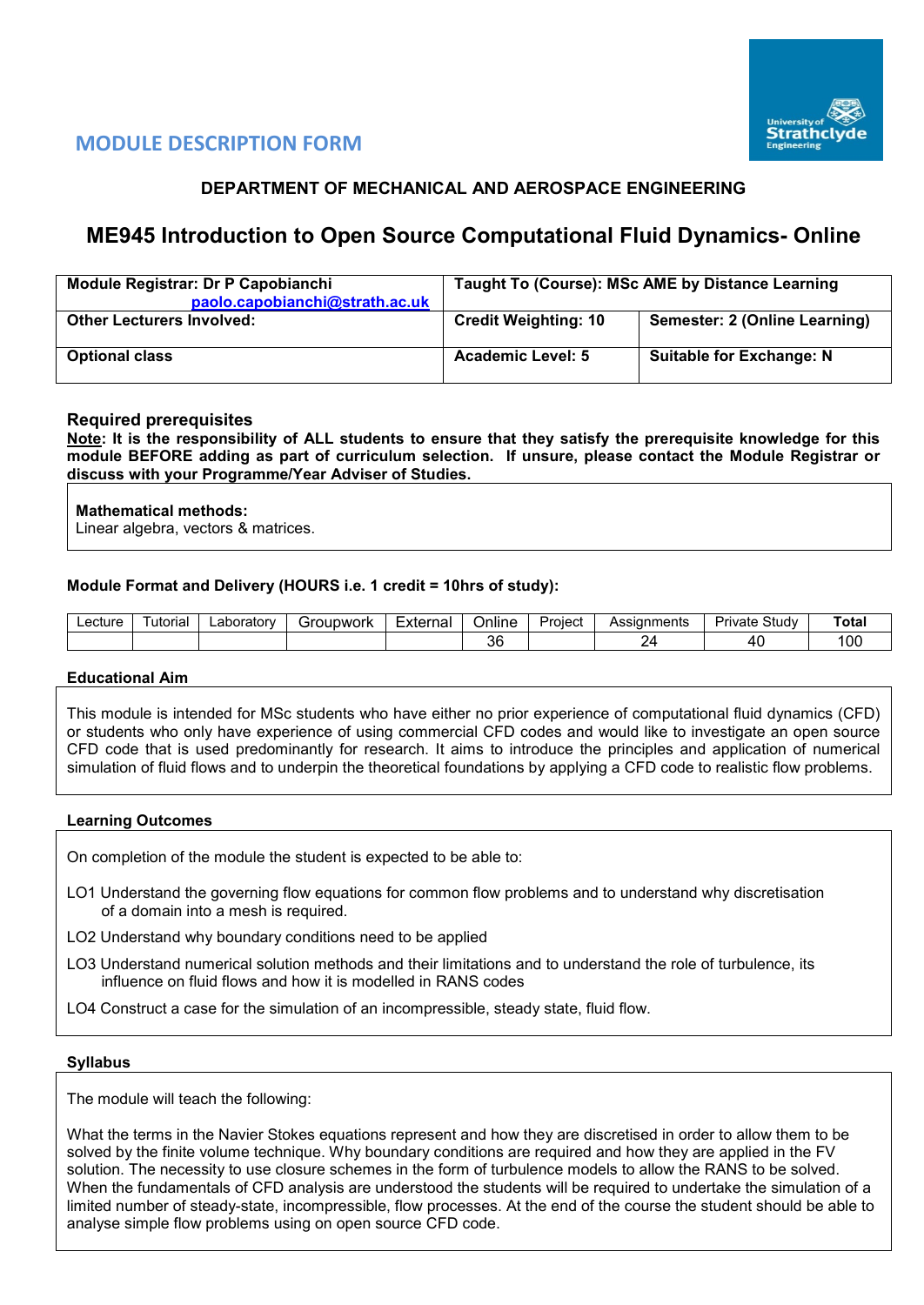## **Assessment of Learning Outcomes**

**Criteria** 

For each of the Module Learning Outcomes the following criteria will be used to make judgements on student learning:

 $LO1-A$ 

C1 The student should be able to mesh a domain

C<sub>2</sub> The student should be able to apply the correct boundary conditions

C3 The student should be able to select and apply a suitable turbulence model

C4 The student should be able to simulate a flow and analyse the results

The standards set for each criterion per Module Learning Outcome to achieve a pass grade are indicated on the assessment sheet for all assessment.

#### **Principles of Assessment and Feedback**

*(within Assessment and Feedback Policy at: <https://www.strath.ac.uk/professionalservices/staff/policies/academic/> )*

Assessment will be by on-line class tests to assess progress, and submission of two courseworks containing the results of the CFD simulation and verification.

Regular feedback and discussion will be available in online tutorial sessions using a MyPlace online discussion forum. Feedback from the report will enable students to reflect on their understanding of the subject material. Individual feedback will be available by appointment with the course lecturers. Report submissions will be returned with marks and detailed written feedback to allow students to reflect on their performance.

Discussion of the course material between teacher-student and amongst peers will be encouraged by participation in online forums.

Summative feedback: The summative feedback will be provided by the assessment results of the online tests and the report.

Formative feedback: Online forums will provide opportunities for students to discuss their work and course material with staff and other students.

#### **Assessment Method(s) Including Percentage Breakdown and Duration of Exams** *(individual weightings)*

|         |          | <b>Examination</b> |                  |         | <b>Coursework</b> |               | <b>Practical</b> | <b>Project</b> |           |  |
|---------|----------|--------------------|------------------|---------|-------------------|---------------|------------------|----------------|-----------|--|
| Number  | Month(s) | <b>Duration</b>    | <b>Weighting</b> | Number  | Weighting         | <b>Number</b> | Weighting        | Number         | Weighting |  |
|         | see      |                    | 40%              |         | 60%               |               |                  |                |           |  |
| online  | below    |                    | equally          |         | (30% each)        |               |                  |                |           |  |
|         |          |                    | weighted         |         |                   |               |                  |                |           |  |
| * LO1-3 |          |                    |                  | $*$ LO4 |                   |               |                  |                |           |  |

*\* L/Os: Indicate which Learning Outcomes (L01, L02, etc) are to be assessed by exam/coursework/practical/project as required.*

#### **Coursework / Submission deadlines (***academic weeks***):**

All online quizzes must be completed by the end of week 11 semester 2. Coursework 1 to be submitted by 12 noon on the Thursday of week 7 semester 2 and coursework 2 by 12 noon on the Thursday of the last week of the semester 2 exam diet (dates confirmed in the University Calendar).

### **Resit Assessment Procedures:**

New set of <sup>^^</sup>quizzes and alternate <sup>^^</sup>courseworks to be submitted prior to commencement of the August exam diet (date confirmed in the University Calendar).

#### **^^Students must contact the module Registrar for full details as soon as results confirm that they are required to resit this class.**

#### **PLEASE NOTE:**

**Students must gain a summative mark of 50% to pass the module. Students who fail the module at the first attempt will be re-assessed before the August diet. This re-assessment will consist of additional submission as outlined above. No marks from any previous attempts will be transferred to a new resit attempt.**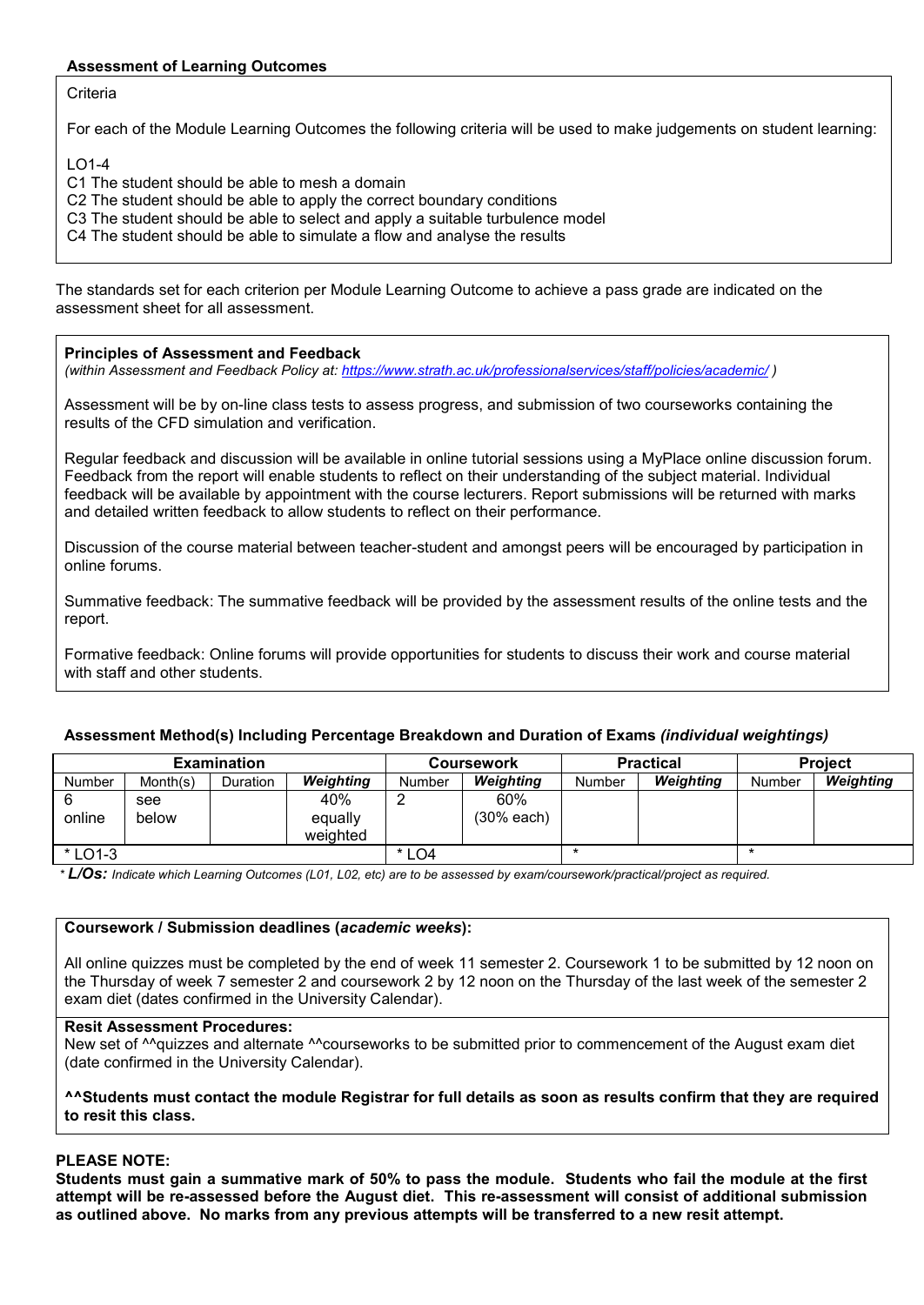### **Recommended Reading**

# **\*\*\*Purchase recommended \*\*Highly recommended reading \*For reference**

Computational Fluid Dynamics for Engineers, Anderson et al, Cambridge. ISBN 978110701895-2\*\*\* Computation Fluid Dynamics – A practical approach, Tu et al Butterworth Heinemann ISBN 978008098243-4\*\*\*

#### **Additional Student Feedback**

*(Please specify details of when additional feedback will be provided)*

| Date | --<br>ıme | ΝC                                         |
|------|-----------|--------------------------------------------|
|      |           | webpages for details<br>Check<br>timetable |

Session: 2021/22

## **Approved:**

| <b>Course Director Signature:</b><br><b>E</b> Henderson |
|---------------------------------------------------------|
|---------------------------------------------------------|

**Date of Last Modifications: 02/09/2021**

(Updated July 2021-MAE)